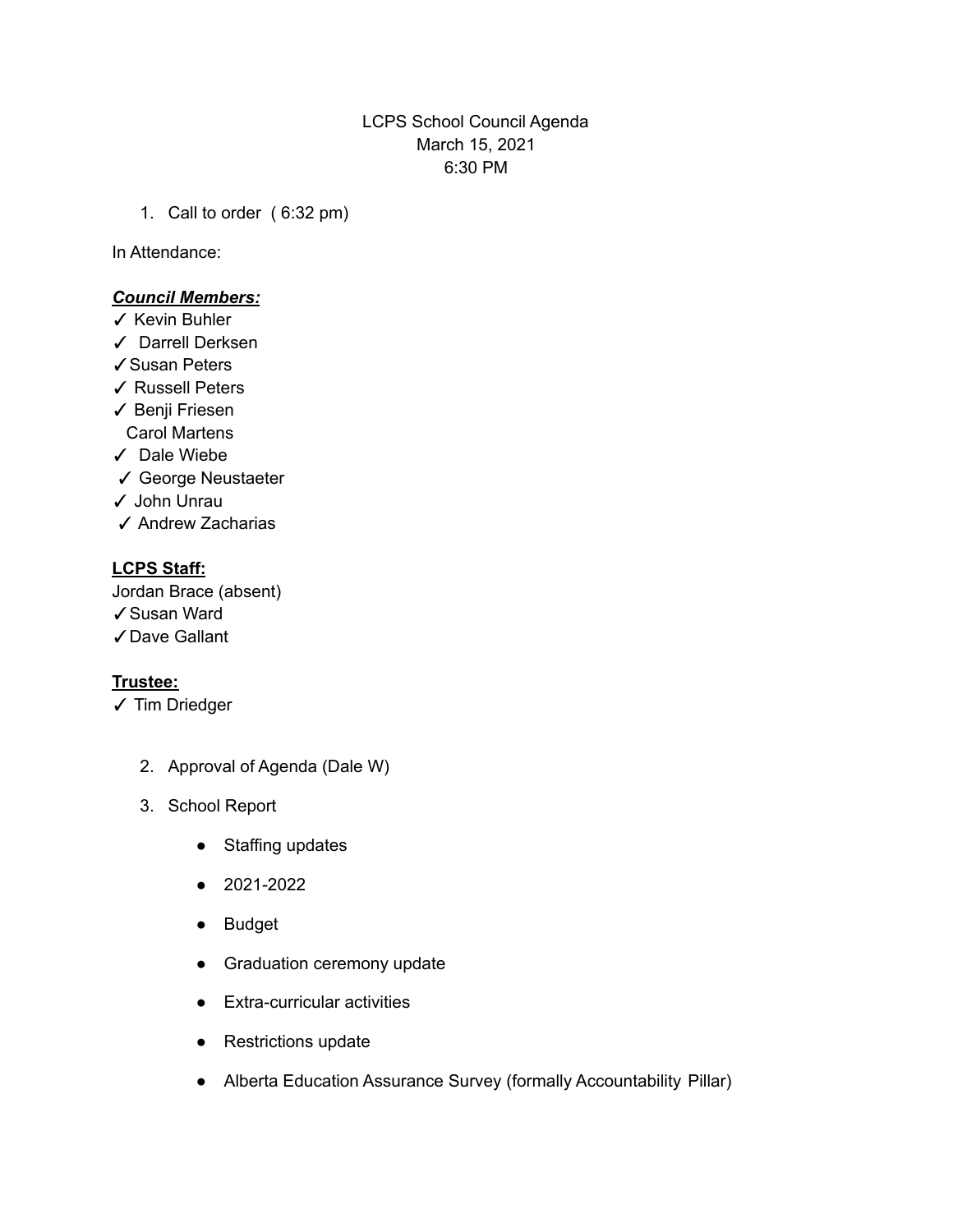- LCPS students attending post-secondary education, Scholarships / Bursaries *update* and student connectivity activities from the past few months. Dave Gallant provided an update. **Link to [Presentation](https://docs.google.com/presentation/d/17hy0I9t1lqndofBCG71eTTmsfmvRKtFPOYTHvzMY-D0/edit?usp=sharing) slides**
- 4. Chairperson's Report
- 5. Trustee Report
- 7. Next meeting April 19th at 6:30 pm
- 8. Meeting Adjourned @ 7:55pm

# **School Report (Susan Ward)**

# **Staffing**-

- ❖ Dave Schellenberg retired at the end of quad 2. We were given permission to keep Ashley Friesen, who was replacing Crystal Head until the end of Quad 2. Some minor changes were made to accommodate this retirement. We would like to thank Dave for his years of service and dedication to the students of the La Crete area. We are potentially looking at replacing 4 teachers.
- ❖ Teaching staff have until May 26th to let us know if they will be returning or not. Interviews for the FVSD have begun.

# **2021-2022**-

- ❖ There are still no decisions on what 2021-2022 will look like. We are considering having our grade 7 students in a homeroom situation, one teacher for all subjects. This has seemed to work out well for our grade 7s this year. I have been told that Central Office has made no decisions regarding a quad system for the 2021-2022 school year.
- ❖ Steadily introducing the grade 7 students to the building and touring them around the school.
- ❖ Projected enrollment has been sent to the Government by Norman Buhler and Scot Leys. I have not yet received these numbers.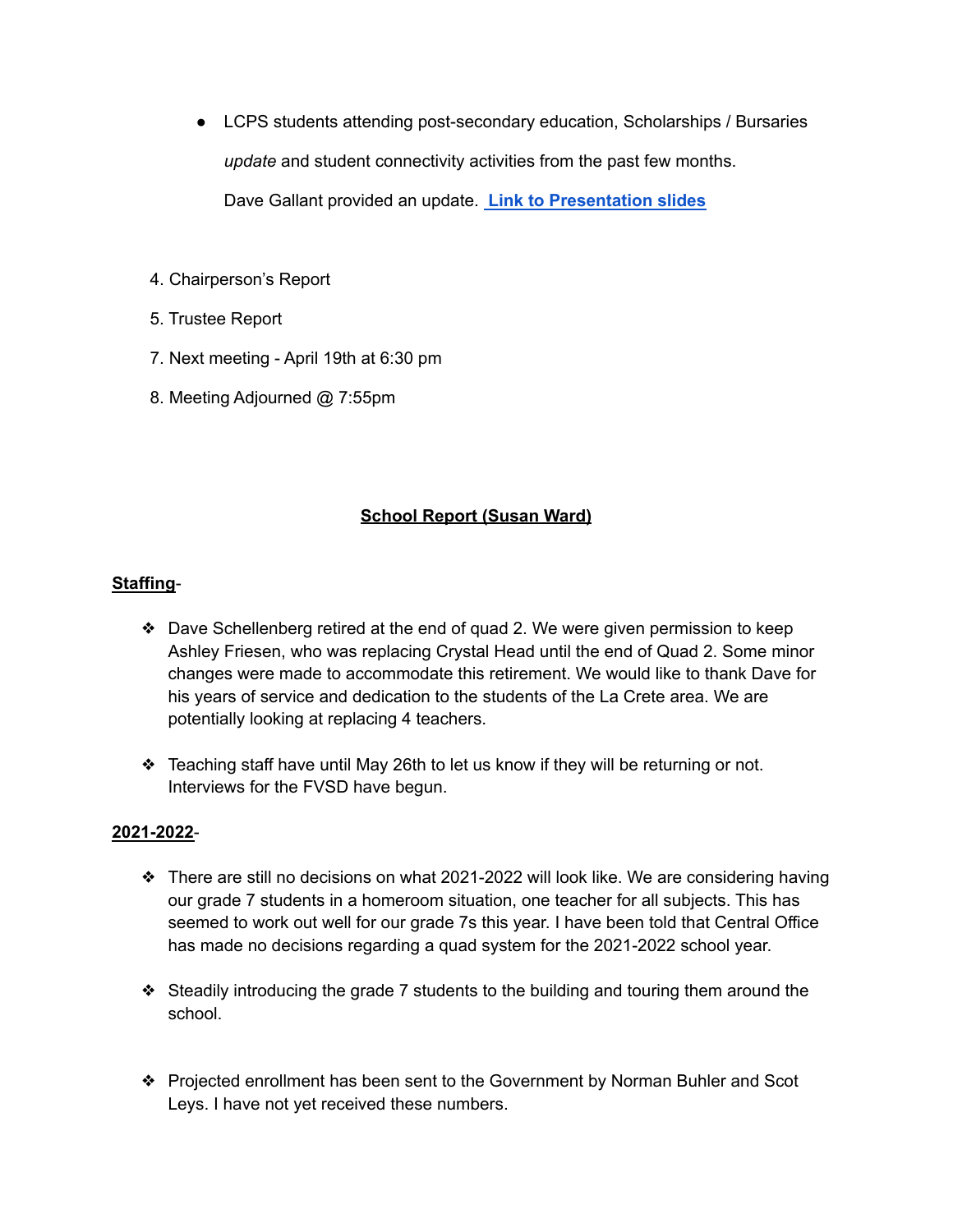❖ Staffing numbers should be given to us in April.

#### **Extra-Curricular Activities**-

❖ We have started some after-school activities. We started with badminton, it was the activity that made it easiest to follow the restrictions given by Mr. McMann. We have also been given permission to start after-school clubs. Infinity basketball has also begun. This is not a school activity, but the group is using our gymnasium. They have been given the same restrictions as extra-curricular activities.

### **Restrictions**-

❖ Nothing has changed as of today, March 15th. There will be more information coming out soon. The one area that has caused some questions is that we remain a closed campus. Students are questioning why they can't go to a local restaurant to pick up lunch and return to school.

### **Alberta Education Assurance Survey**-

❖ This replaces the Accountability Pillar Survey and will be done with all students, teachers and parents. The survey will open for students and teachers this week. I am not sure of the date for the parent survey.

#### **Graduation update:**

- ❖ The grad committee has joined with a parent committee to begin to organize for graduation. At this time we have been told to prepare for graduation that was similar to last year. No final decisions on this have been made.
- ❖ Currently, we have 53 LCPS graduates plus 8 potential grads from the learning store.
- ❖ There was some discussion around having a parent committee to help support organizing and planning graduation.

#### **Dual Credit**

 $\rightarrow$  Some discussion was held around health care aid having the FVSD revisit this program. Perhaps a student could pay the upfront cost first and then get re-payment upon graduation from the program.